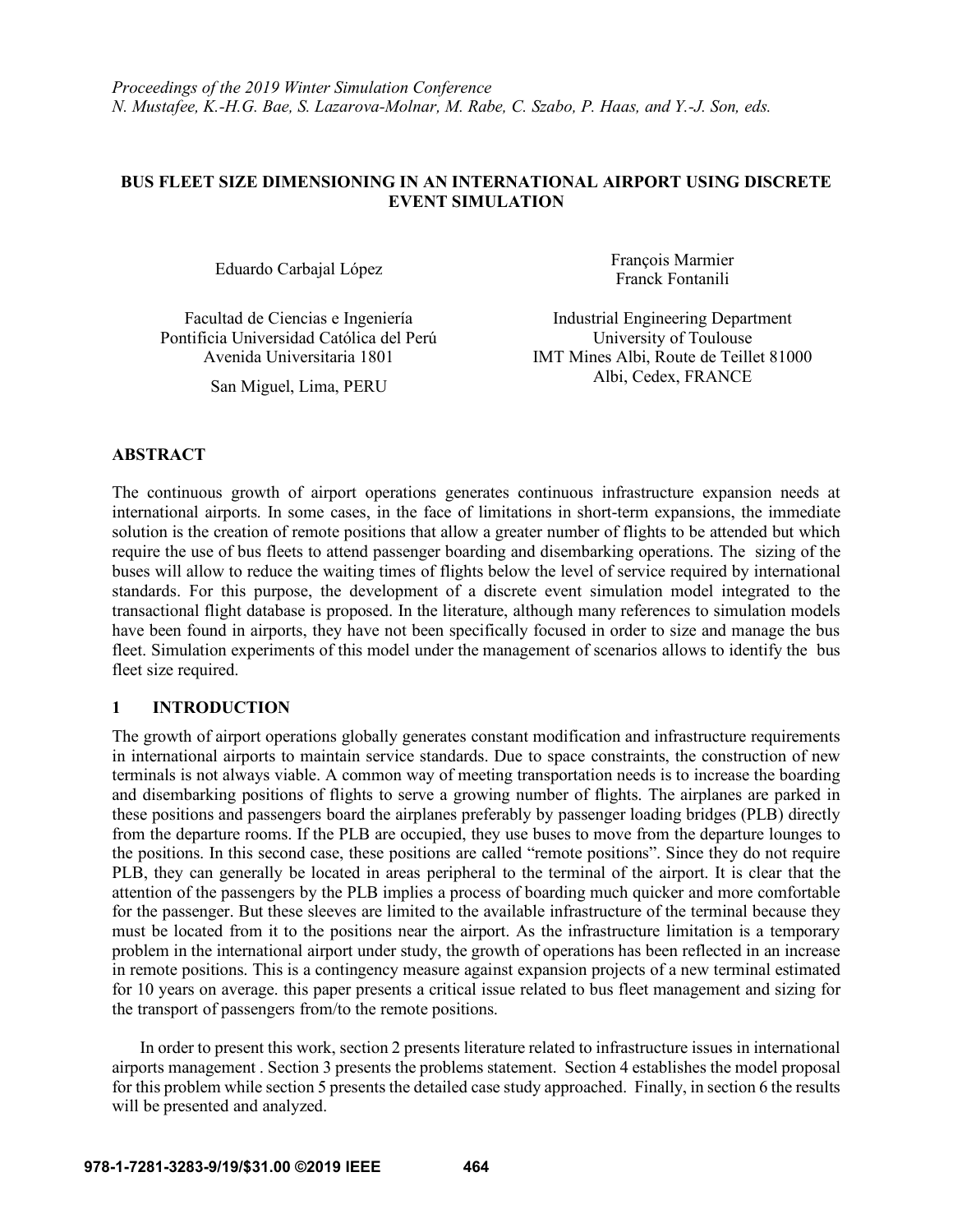## **2 LITERATURE REVIEW**

Several authors have studied different airport processes using discrete event simulation. Most of past researchers have focused on modelling processes related on the airport arrival and departure passengers processes (Guizzi et al. 2014; Appelt et al. 2007; Rauch R., and Kljajic M. 2006) ). They usually focus on check in counter sizing, security controls, migration processes and others. Simulation objectives in this previous researches are related to determine optimum resource sizing for the different processes mentioned. The results obtained were effective to determine the number of resources need to satisfy service standards and mainly reduce in process waiting queues.

There are fewer researches related to peripheral processes such as aircraft preparation or resources and general airport management. Gate allocation to current incoming and outgoing flights is one of these key points processes. Some of these previous works have been developed using discrete event simulation models but also other simulation methods as Monte Carlo Simulation for more specific issues. For instance (Smits, Hartjes and Mitici 2018) related this method for noise analysis in aircraft departure processes to determine the estimate impacts of departures in awakenings of surrounding areas of an airport.

Certain simulation models have been developed to model different problems, usually as side tools in aid of optimization (Lee 2014; Mujica 2015; Mujica and Flores 2017). Other methods as algorithmic frameworks based on "sim-opt" to deal with capacity problems are recent approaches for this problems (Scala, Mujica,Wu and Delaheye 2018).

Currently most of past simulation works related to gate processes focus on gate assignment or allocation to flights during peak times. In most cases, big international airport do have a bigger service infrastructure with a minimum number of gates without PLB as in the case of study. Therefore, a more close related situation can be check in the Latin American region where some international airports do have a more intensive level of support bus fleets to transport passengers. However, they focus mainly in arriving flights. At international level, internal transportation problems relate directly to the situation in our case. For instance (Jung et al 2017) has dealt with intermodal transportation in terminals which switch between ground and air transportation in a similar way for passengers movements using simulation and scenario evaluation to evaluate the situation.

Even as similar as this approach is it still has big differences related to the situation described in the airport case study. The analyzed process isn't an external terminal transportation process but an internal transportation process in the final stage of aircraft boarding and disembarking. The closest past investigations on this subject can be found in simulation models of ground operations, for instance (El Asri et al 2018) focused on an extense literature review on this subject that deals within many problems with vehicle allocation. More specific applications developed in recent dates include (Weiszer et al. 2015) that focus on minimizing costs of ground operations by adequate routing and scheduling, or (Fitouri-Trabelsi et al 2014) that focus on information management of ground operations and (Kwasiborska 2010) that focus on increasing ground operations capacity relating them to passenger flow from flights to increase response levels. Even tho this past research do relate to ground operations they don't actually focus on specifically fleet sizing as the current research does.

### **3 PROBLEM STATEMENT AND PROPOSAL**

Within the framework of national and international departure and arrival flight attendant operations at the airport under study, a main critical problem is to ensure the service standard by avoiding delays in each of the processes involved in both passenger boarding and disembarking. . One of the critical services has to do during peak service periods of the airport with the limited availability of passenger loading bridges (PLB) so that passengers can get on or off planes. In the international airport of the case study that will be presented and discussed later there are about 40 boarding gates at the airport, but only about 25 of them have PLBs for passenger attention. This means that a significant part of the operations (around 36%) require the use of buses to take passengers from boarding gates to remote locations where they board aircrafts in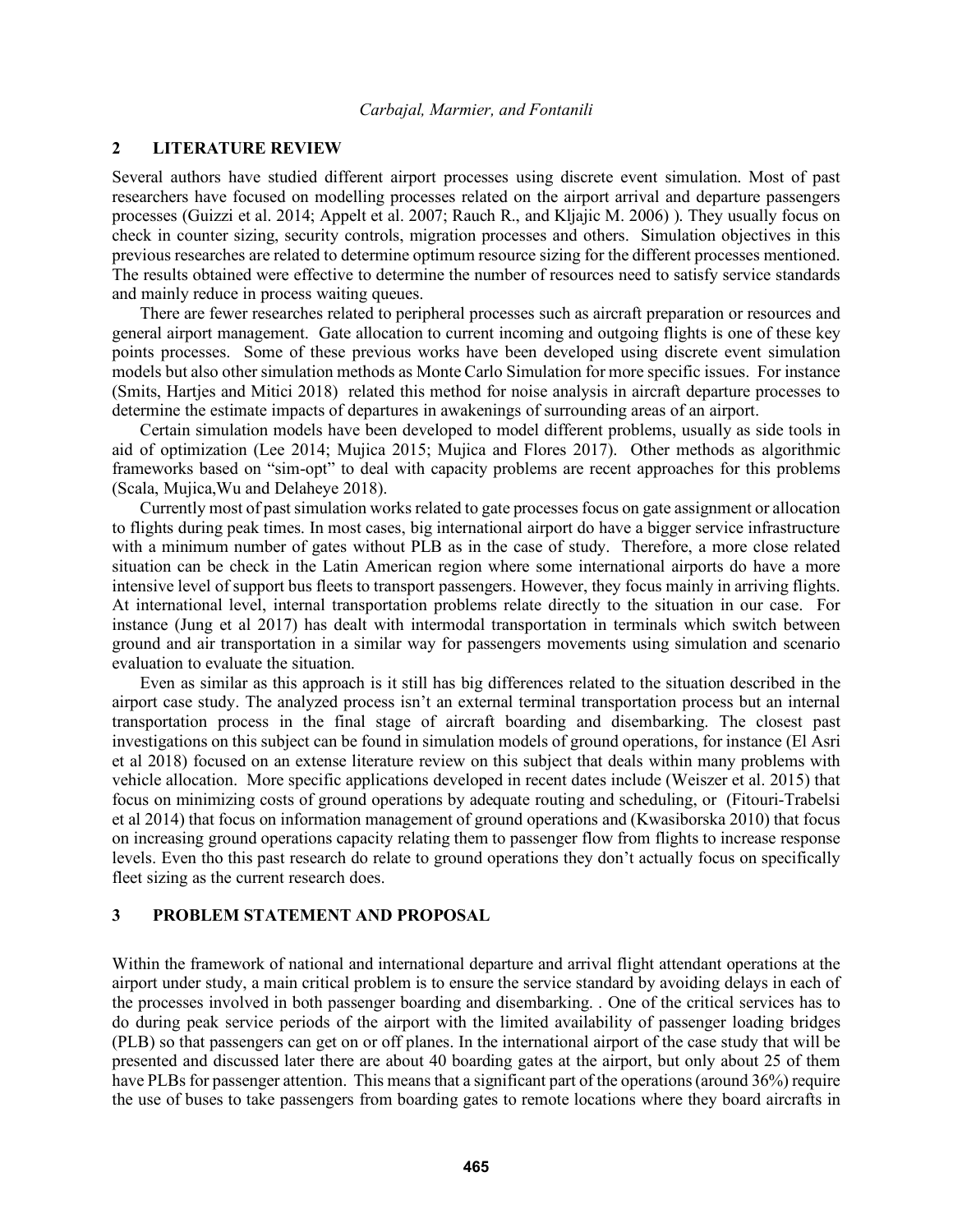boarding processes ; or when a plane arrives to transport passengers disembarking from remote positions to the baggage pick-up areas or inbound migration registration. Given that the use of these buses requires internal traffic through the airport, through signposted roads, and remote locations are located in peripheral areas, the transfer of these passengers at peak times considering the existing demand has been converted in recent years into a critical problem. This service has become a bottleneck that began to generate significant delays (of around 10 minutes or more according to the scheduled start of boarding time), especially during peak times.

It is at this juncture that the problem of managing buses that serve remote locations becomes a critical issue. The number of buses available has a direct impact on the time of boarding or disembarking of flights in the remote positions. There are international standards that must be met regarding these times without mentioning that the level of satisfaction of the passenger is directly involved in this time. An insufficient sizing of buses generates longer waiting queues in boarding rooms, more extensive boarding process and high waiting times when passengers have already landed and hope to be able to get off the plane to address the arrival migrations processes in case of international flights and baggage pick-up on flights of national arrival. Due to this problem is that it is proposed as an immediate solution possibility to expand the initial fleet of buses available from 10 units to an adequate number of buses that can meet the attention of the flights in the peak period by satisfying the target service level of the administration of the airport.

The need to propose a model capable of efficiently dimensioning the size of the fleet of these buses was identified so as to comply with the standards of passenger attention time. The solution to be generated must consider the nature of the management and attention system of the bus fleet that has defined transport systems, interruptions due to aircraft movements, restrictions on transport capacity with respect to variable flight capacities, restrictive speeds by tranches, change of policies in the allocation of buses to flights among others but not mentioned. Employing a discrete simulation model is a viable option because of the ability to model all the conditions previously described. The construction of a model can also reflect the stochastic conditions within the scope of said process. It is considered that the model is a useful base to study configurations, change parameters and test management conditions. That allows to identify not only the size of the required bus fleet but also the management policies of the bus fleet. Better results are reflected in the process indicators referring to passenger embarkation and disembarkation processes.

#### **4 THE SIMULATION MODEL OF FLEET BUS MANAGEMENT**

The simulation model contemplates the creation of national / international departure / arrival flights and assigns them according to priority availability to gates with PLBs. If the gates are occupied, the model proceeds to assign gates without PLBs that make use of the shuttle service with buses. In the case of departure flights, the start of the process is contemplated when the flight is assigned to a gate and the end of the process when the flight ends using the gate with a PLB or the remote position depending on the case that corresponds. In the case of incoming flights, the assignment of the flight to a remote gate or gate is considered as the start of the process and the end thereof when, on the one hand, the passengers arrive at the national or international terminal and the remote position has been vacated. , or the end of the use of the gate with PLB as it corresponds to the case. Rockwell´s Arena was used to build the simulation model, the general model is divided by functional sub models, the general structure of the sub models relation is summarized in the logic described in Figure 1.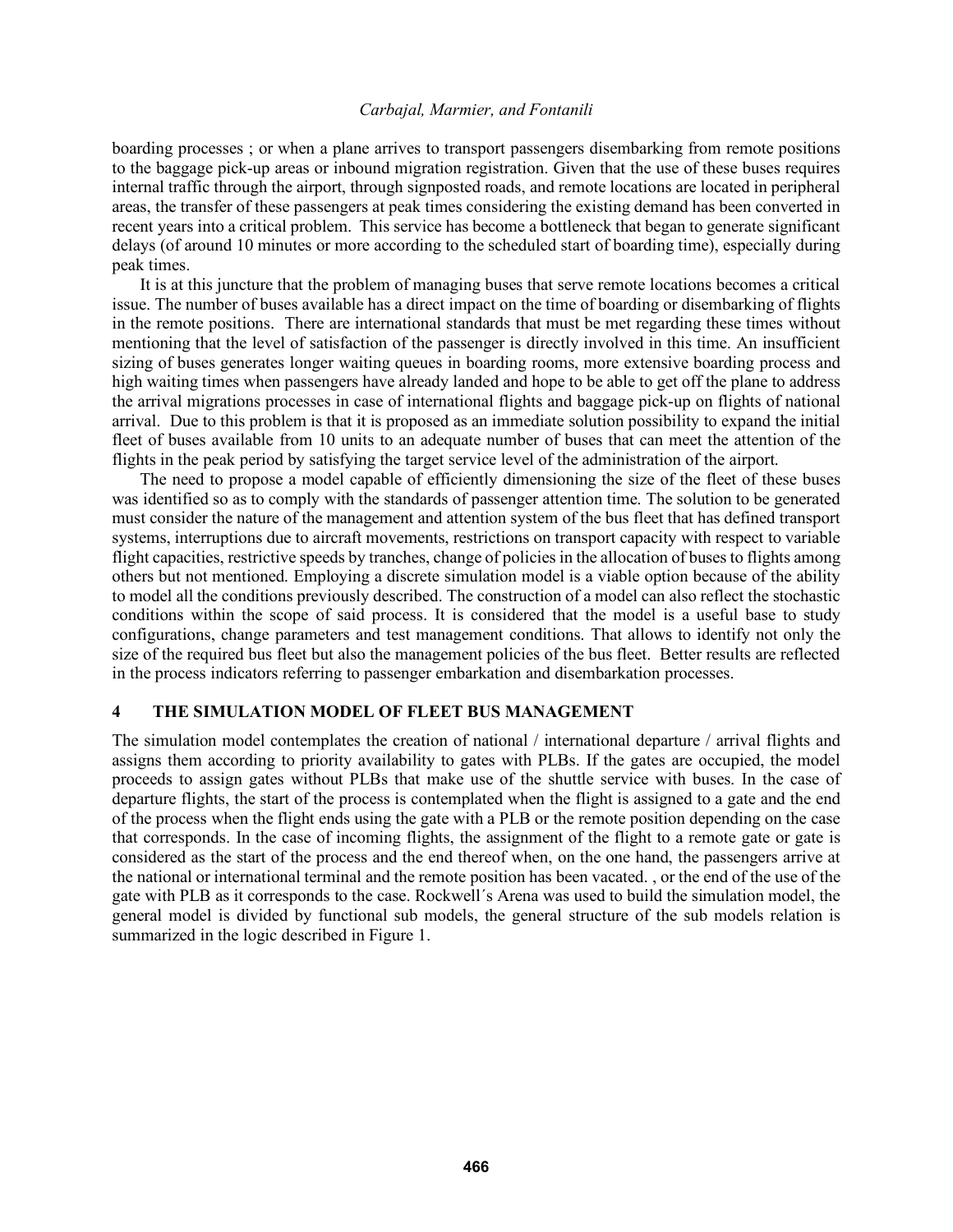

Figure 1: Sub model structure for the simulation model.

In the following pages, each of the sub modes presented will be described in order to explain the detailed logic considered in the creation of each one.

## **4.1 Data Reading**

In this module of the model, the flight information contained in an external file is extracted. The information is transferred to variables and attributes of the model that will then be accessible for the definition of the flights and the operational restrictions discussed in the previous section.

To record each flight, it is necessary to define the scheduled day, hour and minute of the flight. In case of an arrival flight, it will be the day, hour and minute in which the flight arrives at the international airport. In case of an outbound flight, it will be the scheduled departure time according to the flight's itinerary. It must also be indicated if it is a departure or arrival flight, if it is of national or international origin, the airline to which it belongs, the size classification of the aircraft associated with the flight and finally the expected number of passengers on the flight.

#### **4.2 Flight Creation**

At the end of the module, flights are divided according to the four possible categories: international departures, national departures, international arrivals and national arrivals. The general logic of the process can be seen in Figure 2.



Figure 2: Flight creation sub model detailed view.

#### **4.3 Departures**

This module simulates the logic of assignment of flights to gates with PLB and gates without PLB. In the case of gates with PLB the scope of the simulation culminates after occupying the PLB for the on board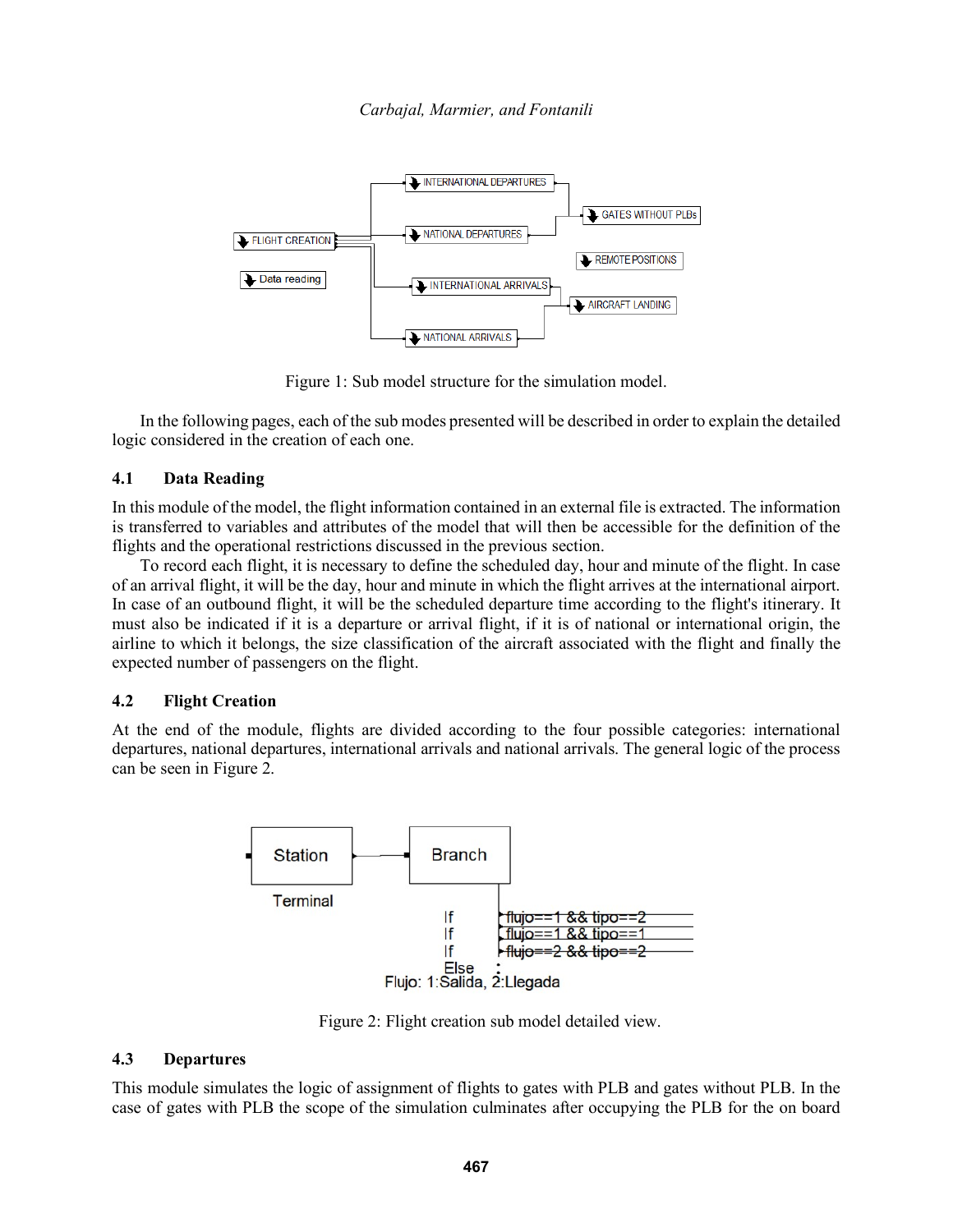passengers plus a offset of time that corresponds to the flight preparation before takeoff. In the case of gates without PLB, a gate is assigned for the boarding process and the entity related to the flight continues to the Gates without PLB sub model.

# **4.4 Arrivals**

In the Arrivals sub model, a gate with PLB is assigned to flights arriving at the IA. In the case of flights with gate with assigned beam, the range ends after a time of occupation of the beam. In the case of flights without gate with PLB, the entity proceeds to the Remote positions sub model.

# **4.5 Gates without PLBs**

In this sub model, each departure flight generates bus use requirements according to the number of passengers and flight crew. The current policy was to assign movements according to the number of passengers per flight plus an additional initial movement exclusively for crew members. This policy was later replaced in the scenario evaluation assigning a private shuttle for crews in order be able to use the buses just for passenger transportation needs. To be able to properly modify the model for both scenarios a extra variable was defined to assign on and off the extra bus movement for crew members.

# **4.6 Aircraft Landing**

In this module, incoming flights that did not manage to access a gate with PLB are positioned in a remote position. In each of the remote locations, buses are requested for the transfer of passengers to the terminals of the national and international baggage pick-up area/inbound migration zones depending on the flight. Figure 3 shows the general logic of the sub model.



Figure 3: Aircraft landing sub model detailed view.

# **4.7 Remote Positions**

In this module buses from gates without PLB arrive and unload passengers. Passengers board the planes and the end of the process reaches the beginning of the takeoff process when the remote position is released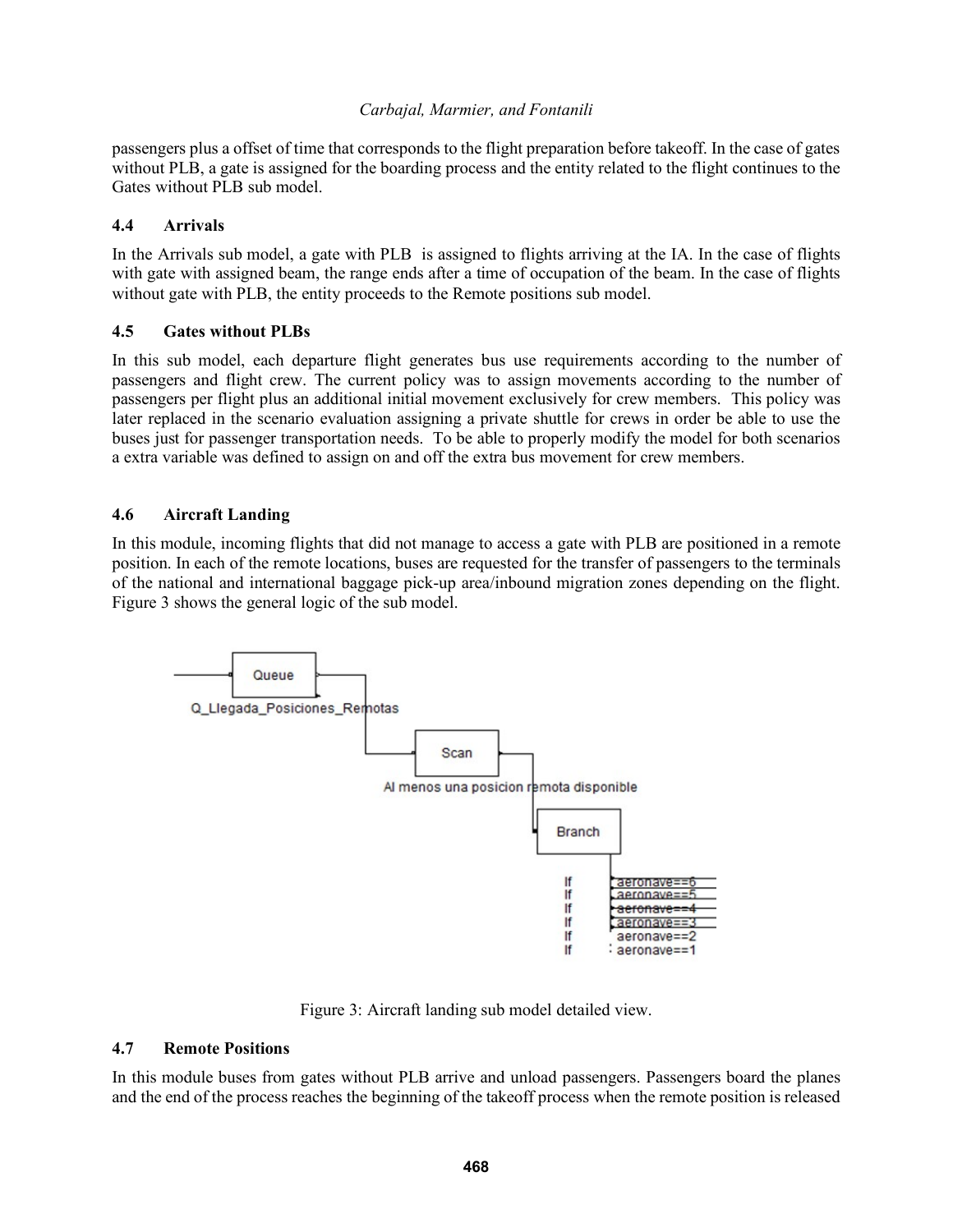to be assigned for another departure or arrival flight in the preceding sub models. The general logic of this sub model is shown in Figure 4.



Figure 4: Remote position sub model detailed view.

# **5 CASE STUDY**

An international airport in Lima, Perú is taken as a reference of a case study for this model. In this section, detailed information about of (1) the analysis of the information, (2) design of a simulation model of the bus service operation and (3) validation in relation to bus service for transfer of crew and passengers of domestic flights of departure and arrival to internationals in remote positions will be exposed.

# **5.1 Input Data Analysis**

For the elaboration of the model, diverse sources of information are used. Among the main ones are the following:

- Itinerary of flights of the International Airport (IA)
- Average occupation level per airline.
- Capacity of the different models of ships that operate in the IA
- Database of the current bus management system.

The information is analyzed and classified to determine the input data of the model..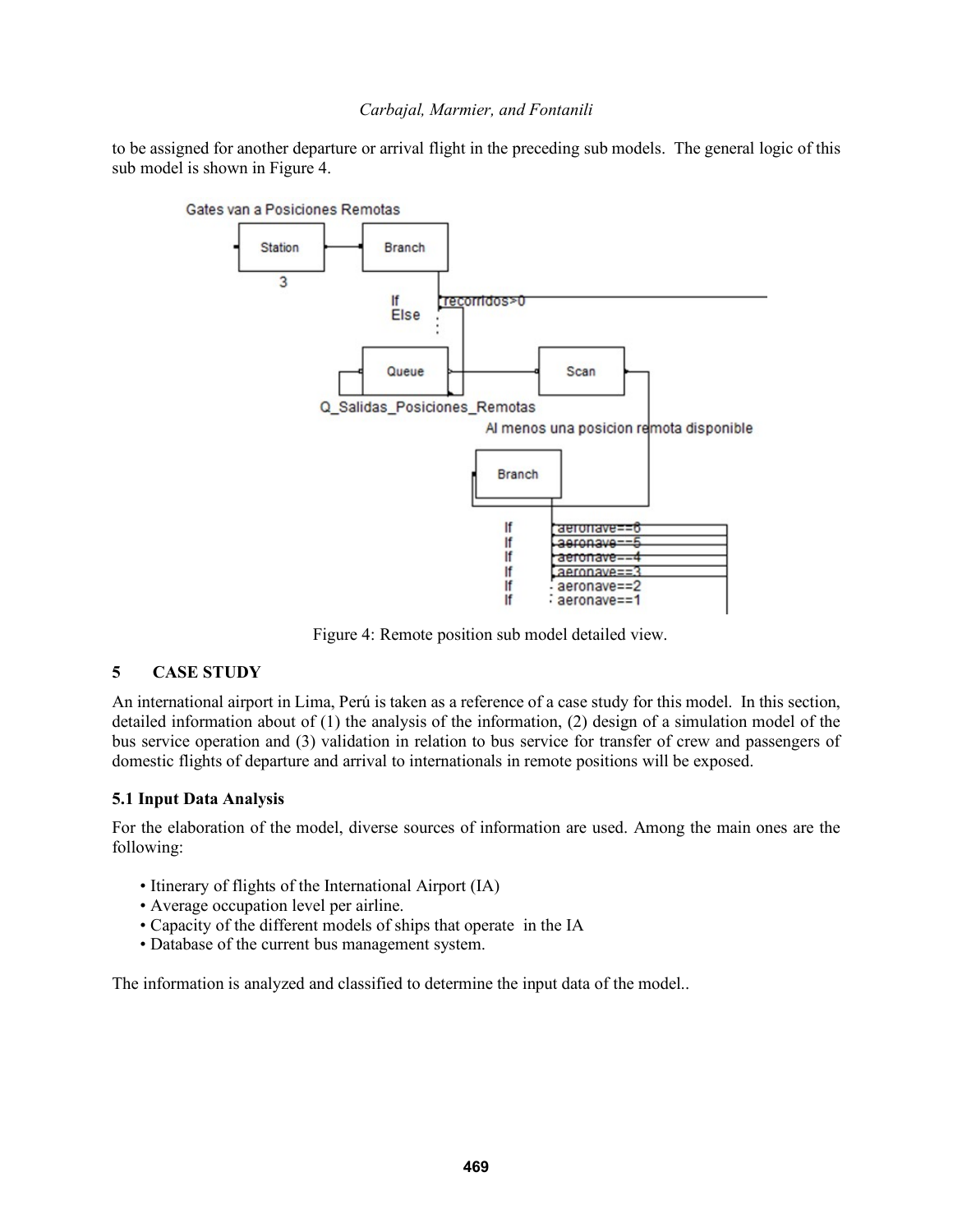### **5.1.1 Flight information management**

There are three data entry types necessary for the model. These are: "National Departure Flights", "International Departure Flights" and "Arrival Flights" variables. To make a simpler use of the information all variables used were numerically coded. Table 1 shows the flight related variables used by the model.

All the aforementioned data are obtained from the flight itinerary, with the exception of the number of passengers obtained based on the capacity of the aircraft multiplied by the load factor corresponding to the airline. For this purpose the load factor is treated as a stochastic variable based on historical data driven by hour interval and airway. The number of passengers per flight is fundamentally important since it allows the subsequent determination of the number of buses to be assigned to each flight in case it is assigned to a remote location.

#### **5.1.2 Bus Travel Distances**

The distance between each pair of possible points of displacement of the buses in the IA is defined. This information was calculated from the information provided in the layout of the airport. The distances have been calculated in meters and are copied to the simulation model so that it can be calculated according to the displacements of the buses and their speed of movement. It should be noted that this spreadsheet, unlike the previous one, is not one that is read directly by the model, but is manually copied in the definition of elements of the simulation model. Table 2 shows the detail of the structure of the distance table. The columns "Starting Station" and "Ending Station" refer to the positions as they are identified as stations within the simulation model, and for each pair the distance in meters is specified in the "Distances" column.

Table 2 does not only containsthe distances between terminals and remote positions, but also all possible distances, even between remote positions and between terminals, because in peak hours it is possible that buses do not return to their base between each attention but move from one position to another after completing a transfer in order to attend pending movement requests from other flights. A total of 7,311 stretches are considered in this matrix, and depending of the flight requirement from a specific starting position to a specific ending position the stretches are combined to from a travel route for the bus operation and distances are sum according to it.

### **5.1.3 Remote Parking Positions**

A matrix is defined in which all the remote positions are linked to each other according to the numbering in the layout. The matrix contains binary values according to the following rule:

0: Indicates that the remote positions corresponding to row and column cannot be used simultaneously. 1: Indicates that it is possible to use the remote positions corresponding to row and column simultaneously.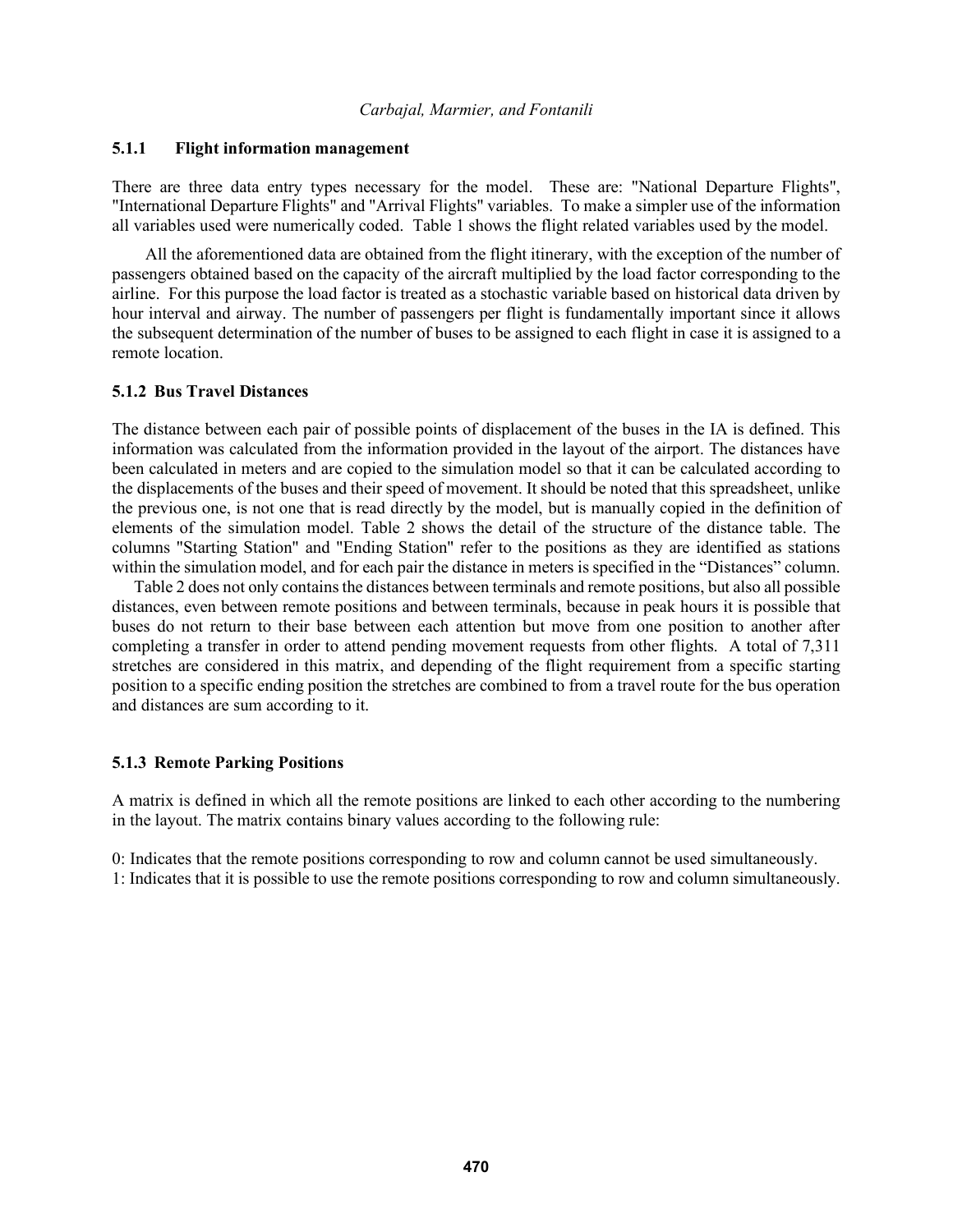| <b>CODE</b>    | <b>VARIABLE</b>              | <b>Values</b>            |
|----------------|------------------------------|--------------------------|
| C1             | <b>DAY</b>                   | Integer between 0 and 23 |
| C <sub>2</sub> | <b>HOUR</b>                  | Integer between 1 and 8  |
| C <sub>3</sub> | <b>MINUTE</b>                | Integer between 0 and 59 |
| C <sub>4</sub> | <b>TYPE</b>                  |                          |
|                | National                     | $\mathbf{1}$             |
|                | International                | $\overline{2}$           |
| C <sub>5</sub> | <b>FLOW</b>                  |                          |
|                | Outbound                     | $\mathbf{1}$             |
|                | Inbound                      | $\overline{2}$           |
| C6             | <b>AIRWAYS</b>               |                          |
|                | AEROLINEAS ARGENTINAS        | $\mathbf{1}$             |
|                | <b>AEROMEXICO</b>            | $\overline{2}$           |
|                | AIR CANADA                   | 3                        |
|                | $\ddotsc$                    |                          |
|                | <b>JET BLUE</b>              | 24                       |
| C <sub>7</sub> | <b>AIRCRAFT SIZES</b>        |                          |
|                | A                            | $\mathbf{1}$             |
|                | B                            | $\overline{2}$           |
|                | C                            | 3                        |
|                | D                            | 4                        |
|                | E                            | 5                        |
|                | F                            | 6                        |
| C8             | <b>PASSENGERS PER FLIGHT</b> | Integer                  |

Table 1: Flight related variables coding.

Table 2: Travel Distances by stretch.

| Starting station | Ending station Distances |      |
|------------------|--------------------------|------|
|                  | EPA2                     | 1083 |
|                  | <b>TB</b>                | 1084 |
|                  | 7A                       | 469  |
|                  | 7B                       | 435  |
|                  |                          |      |

A part of the matrix is shown in Table 3. It can be seen by way of example that the row of the remote position 27 has a 0 in the column of the remote position 33. This indicates that in case the remote position 27 is automatically occupied in the model it will disable the remote position 33. This is due to the configuration of positions in the layout, which means that in some cases positioning aircraft in certain positions disables the ability to use remote positions adjacent to that position.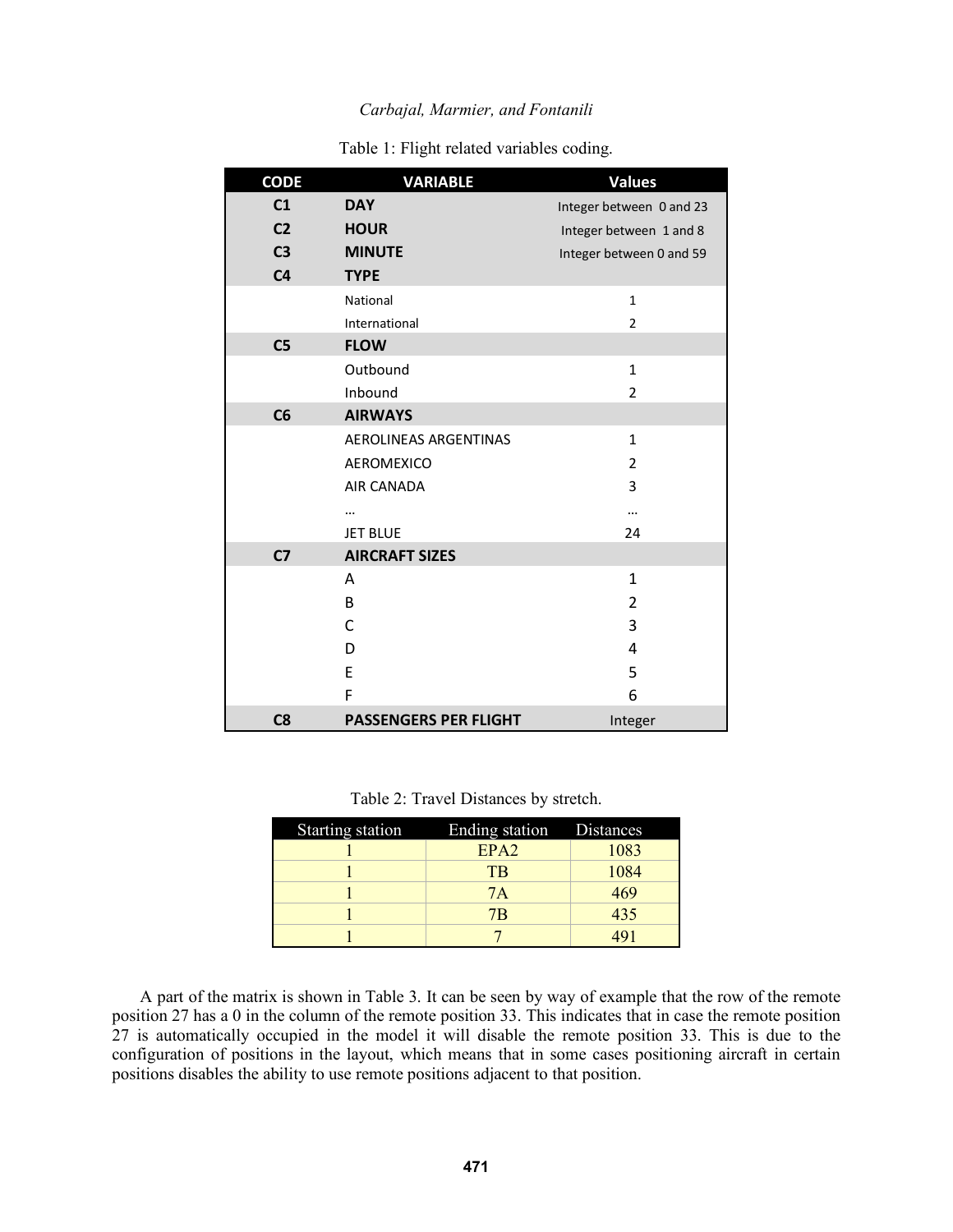|                         | п            | $\overline{2}$ | B            | $\overline{4}$ | 5            | 6            | 7            | <b>7A</b>    | <b>7B</b>    | 27           | 28           | 29           | 33           | 33L          | 33R          | 34           | 34L          | $\parallel$ 34R | 35           | <b>35L</b>   | 35R          |
|-------------------------|--------------|----------------|--------------|----------------|--------------|--------------|--------------|--------------|--------------|--------------|--------------|--------------|--------------|--------------|--------------|--------------|--------------|-----------------|--------------|--------------|--------------|
| $\mathbf{1}$            | $\mathbf{1}$ | 1              | 1            | 1              | $\mathbf{1}$ | 1            | 1            | 1            | $\mathbf{1}$ | 1            | 1            | $\mathbf{1}$ | 1            | 1            | 1            | 1            | $\mathbf{1}$ | $\mathbf{1}$    | $\mathbf{1}$ | $\mathbf{1}$ | $\mathbf{1}$ |
| $\overline{2}$          | 1            | $\mathbf{1}$   | $\mathbf{1}$ | 1              | 1            | 1            | 1            | 1            | 1            | 1            | 1            | 1            | 1            | 1            | 1            | 1            | 1            | 1               | 1            | 1            | $\mathbf{1}$ |
| $\overline{\mathbf{3}}$ | 1            | 1              | $\mathbf{1}$ | 1              | 1            | 1            | 1            | 1            | 1            | 1            | 1            | 1            | 1            | $\mathbf{1}$ | 1            | $\mathbf{1}$ | 1            | 1               | 1            | 1            | $\mathbf{1}$ |
| $\overline{4}$          | 1            | 1              | 1            | $\mathbf{1}$   | 1            | 1            | 1            | 1            | 1            | 1            | 1            | 1            | 1            | 1            | 1            | $\mathbf{1}$ | 1            | $\mathbf{1}$    | 1            | 1            | 1            |
| 5                       | $\mathbf{1}$ | 1              | $\mathbf{1}$ | 1              | $\mathbf{1}$ | 1            | 1            | 1            | 1            | 1            | 1            | 1            | 1            | $\mathbf{1}$ | 1            | $\mathbf{1}$ | 1            | 1               | $\mathbf{1}$ | 1            | $\mathbf{1}$ |
| 6                       | 1            | 1              | 1            | 1              | 1            | $\mathbf{1}$ | 1            | 1            | 1            | 1            | 1            | 1            | 1            | $\mathbf{1}$ | 1            | $\mathbf{1}$ | 1            | $\mathbf{1}$    | 1            | 1            | $\mathbf{1}$ |
| 7                       | 1            | 1              | 1            | 1              | 1            | 1            | $\mathbf{1}$ | 1            | 1            | 1            | 1            | 1            | 1            | $\mathbf{1}$ | 1            | $\mathbf{1}$ | 1            | 1               | 1            | 1            | 1            |
| <b>7A</b>               | $\mathbf{1}$ | 1              | 1            | 1              | 1            | 1            | 1            | $\mathbf{1}$ | $\mathbf{1}$ | 1            | 1            | 1            | 1            | 1            | 1            | $\mathbf{1}$ | 1            | $\mathbf{1}$    | 1            | 1            | $\mathbf{1}$ |
| <b>7B</b>               | 1            | 1              | 1            | 1              | 1            | 1            | 1            | 1            | $\mathbf{1}$ | 1            | 1            | 1            | 1            | $\mathbf{1}$ | 1            | 1            | 1            | $\mathbf{1}$    | $\mathbf{1}$ | 1            | 1            |
| 27                      | $\mathbf{1}$ | 1              | 1            | 1              | 1            | 1            | 1            | 1            | 1            | $\mathbf{1}$ | 1            | 1            | $\mathbf{0}$ | $\Omega$     | $\mathbf{0}$ | $\mathbf{1}$ | 1            | 1               | 1            | $\mathbf{1}$ | $\mathbf{1}$ |
| 28                      | $\mathbf{1}$ | 1              | 1            | 1              | 1            | $\mathbf{1}$ | 1            | 1            | 1            | 1            | $\mathbf{1}$ | 1            | 0            | $\Omega$     | $\Omega$     | $\Omega$     | $\Omega$     | 0               | $\Omega$     | $\Omega$     | 1            |
| 29                      | 1            | 1              | 1            | 1              | 1            | 1            | 1            | 1            | 1            | 1            | 1            | $\mathbf{1}$ | 1            | $\mathbf{1}$ | $\mathbf{1}$ | $\mathbf{1}$ | 1            | 1               | $\mathbf{0}$ | $\mathbf{0}$ | $\mathbf{0}$ |
| 33                      | 1            | 1              | 1            | 1              | 1            | 1            | 1            | 1            | 1            | 1            | 1            | 1            | $\mathbf{1}$ | 1            | 1            | $\mathbf{1}$ | 1            | $\mathbf{1}$    | 1            | $\mathbf{1}$ | 1            |

Table 3: Travel Distances by stretch.

#### **5.1.4 Gates management and coding**

Within the process of attention of domestic / international flights both departure and arrival there are two possible mechanisms for transferring passengers from the gate to the plane. The first of these mechanisms are the passenger loading bridges (PLB) that allow passengers to directly approach the plane from the gate. The IA has 19 gates with PLBs (Gates 8 to 26). Although the priority is that they are always used because they allow a more comfortable and faster approach in case there are many flights in a time slot it is possible to assign them to gates 1 to 7 or 27 to 39 that correspond to gates without PLBs in the first floor of the airport that transports passengers to the plane using buses.

The type of flight (national or international) is the first criteria to determine if a gate can be assigned to a flight. This distribution can change during a regular day depending if its international o national peak times in the airport. Swing gates are used to modify the available waiting zones for national and international passengers. International departure flights have priority in the assignation of gates with PLBS. If there are many international flights in a time segment, the earliest to depart flight has the highest priority in gate with PLB assignment, meaning the flight queue is based on a Low Value First rule based on departure time.

The information of the detailed number of positions and the position capacity in terms of aircraft size is shown in Table 4.

| $\cdots$<br>$110.721$ DIUGHT 0<br>5.1.0.011 |     |  |    |    |   |   |   |    |    |        |      |    |
|---------------------------------------------|-----|--|----|----|---|---|---|----|----|--------|------|----|
| Code                                        | - 5 |  | a. | 상문 | Щ |   | м | 3m | ь  | и<br>ı | . to |    |
| Size                                        |     |  |    | ∽  |   | ∽ |   | ັ  |    |        | -    |    |
|                                             |     |  |    |    |   | n |   | 7Α | 7Β |        | 28   | 29 |

Table 4. Travel Distances by stretch.

All this variables are read from an external source and then are linked to the model considering the descriptions presented so that the simulation model reads the information of the flights to be generated and their characteristics and takes into consideration the operational restrictions of the process.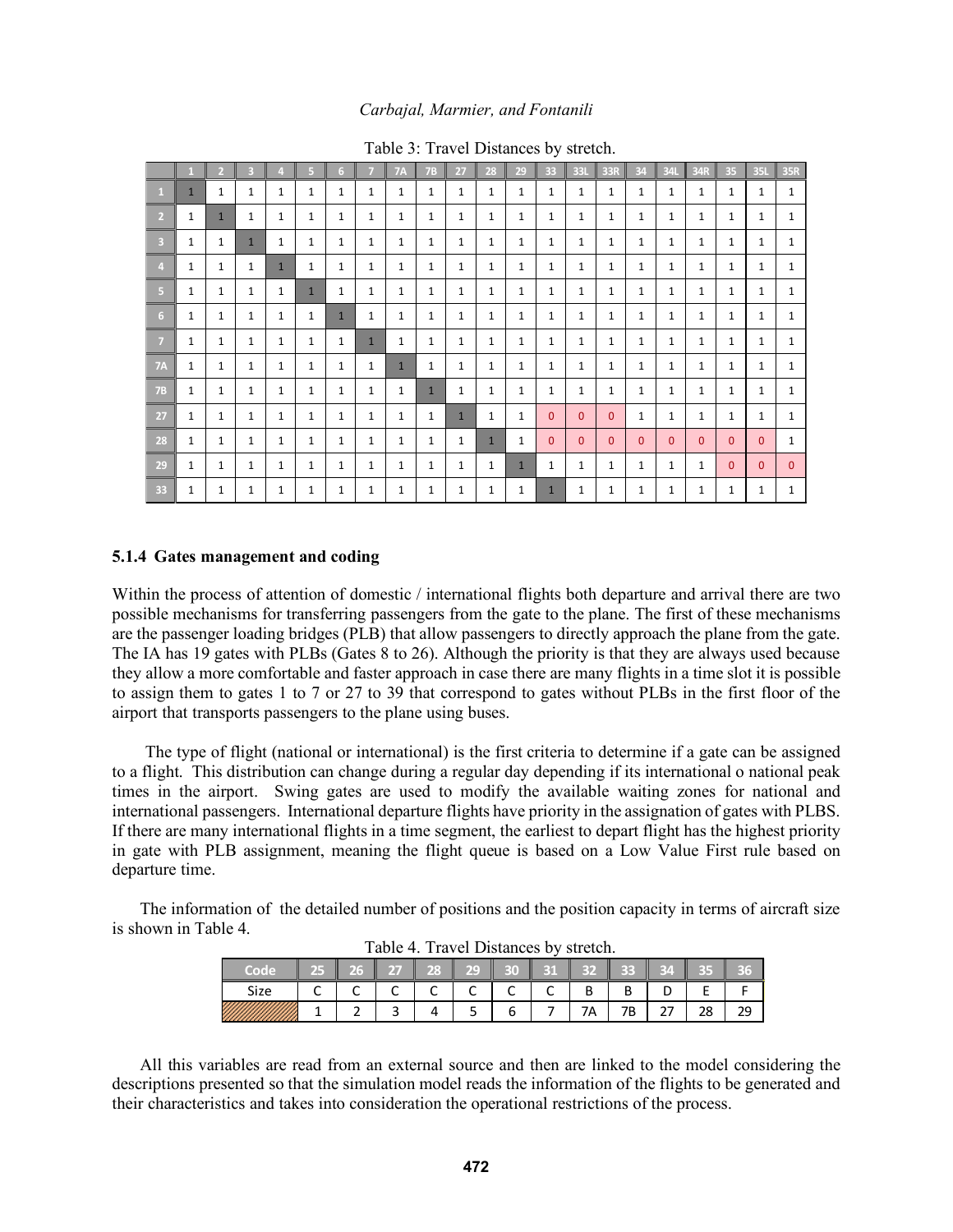## **6 RESULTS AND DISCUSSION**

As stated earlier, solving the sizing bus fleet problem requires a simulation model due to the complexity of the problem and the high number of stochastics variables involved and different scenario conditions regarding bus movement within an airport. Given this restriction, the aim is to achieve a greater degree of efficiency and reliability to be able to solidly accomplish the standard operation times needed by international regulations. The built simulation model allows to make changes in the size of the bus fleet and measure the impact of these modifications on the main indicators of the process. Therefore, with the objective of determining the optimum number of buses the following procedure was followed:

- 1. The fleet size was started in the current amount of 12 available buses
- 2. Proceed to run the model and calculate from the bus usage meters the number of average bus requirements per hour of the day. This was decided because it was observed that although there are periods in which the current buses are insufficient, this occurs only in the peak periods of operation of the IA.
- 3. If it is determined that the peak is equivalent to the float size, the procedure is repeated, increasing the fleet size by one unit and returning to step 2.

The analysis was started with a fleet size of 12 units and it was completed with 17 units, because at that point all the peaks were below the size of the fleet. Increasing the fleet size further from 17 units will probably give better overall utilization results however the airport wanted to determine the minimum fleet size that satisfied a waiting time under the standard waiting time of 5 minutes per flight so the cost investment in new bused was also the minimum possible due to budget operation restrictions. This is the main reason why also an opportunity cost related to waiting time of passengers wasn´t take into account.

It is observed that the peak period of operation where more buses on average are required is between 8 and 10 in the morning where the average values are 16.1, 16.4 and 16.3 respectively. Based on this evidence, the fleet size recommended in these intervals would only be 17. It should be mentioned that within the final scenarios studied were included preventive and corrective maintenance periods for the vehicles, adding fault information presented to ensure that the technical feasibility of the results are as accurate as possible in the environment of the application of the obtained recommendations.

In summary, for the fleet level of 17 buses, the following average service times of the bus system are available (reference is made from when the bus is requested until the last group of passengers on the flight ends up being served by the last bus assigned) that are detailed by type of movement in Table 5.

|                  |                           | ~~~         |                 |
|------------------|---------------------------|-------------|-----------------|
| Indicator        | <b>Time in</b><br>minutes | <b>Flow</b> | <b>Type</b>     |
|                  | 11.25                     | Arrival     | <b>National</b> |
| <b>Total Bus</b> |                           |             |                 |
| Transportation   | 11.85                     |             | International   |
| Time per Flight  | 12.68                     | Departure   | <b>National</b> |
|                  |                           |             |                 |
|                  | 15.39                     |             | International   |

| Table 5: Average bus transportation time per flight and type. |  |  |
|---------------------------------------------------------------|--|--|
|---------------------------------------------------------------|--|--|

These times correspond to acceptable average values within the operating range defined by the airport administrator. Under these results, it is also possible to ensure waiting times for the start of operation below the critical limits defined in the conceptualization of the problem. The results obtained consider a projected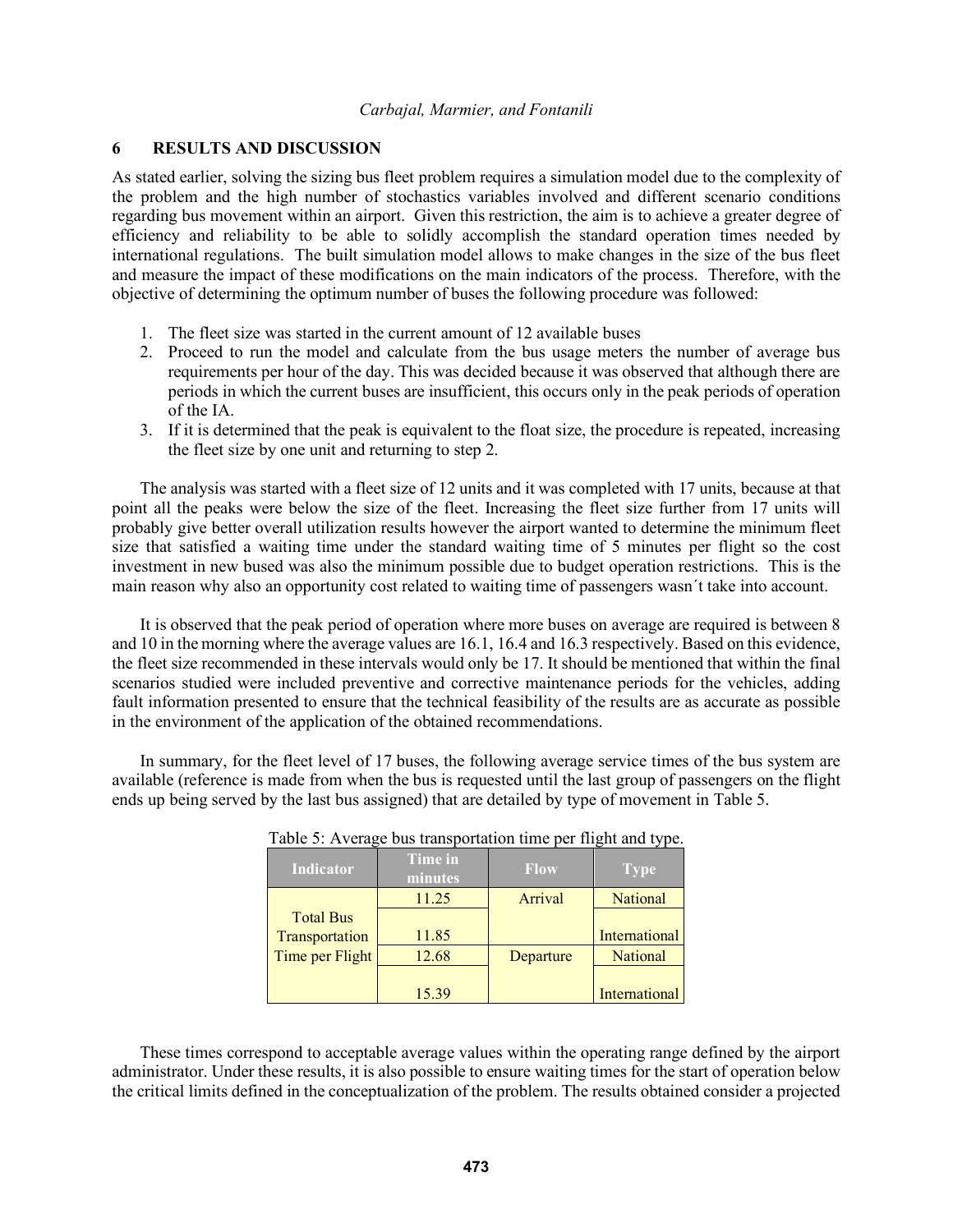operating horizon of up to 5 years, at which time the historical data of the model built based on new data available for capacity planning of the next operating period must be updated based on the operational changes that are made. can present in the very logic of the loading and unloading operation.

The bus fleet sizing problem was effectively approached with the use of the simulation model since all the process constraints and conditions were declared and handled by the model when the scenarios were analyzed. The simulation model and later on scenarios are an effective way to try different changing conditions and allow to include the stochastic variables in the boarding and disembarking process. The results obtained give service times within the international standards which allows the international airport to effective deal with the bus service shortage and proves to reduce drastically the number of delayed flights due to bus capacity problems. This work can be extended to include this airport sub model into another yet more complex and comprehensive simulation model of airport operations due to the flexibility of adjustment of the model capacity to read external data to reflect different fluctuating conditions that can be expected to be found in other similar international airports.

#### **REFERENCES**

Altiok, T. 2007. *Simulation Modeling and Analysis with Arena* Academic Press

- Appelt S., Batta R., Lin Li. and Drury C. 2007. "Simulation of Passenger Check-In at a Medium Sized Airport*"*. In *Proceedings of the 2007 Winter Simulation Conference*, edited by S. G. Henderson, B. Biller, M.-H. Hsieh, J. Shortle, J. D. Tew, and R. R. Barton, eds 1252-1260. Piscataway, NJ, USA: Institute of Electrical and Electronics Engineers, Inc.
- Banks, J., J. S. Carson, B. L. Nelson, and D. M. Nicol. 2000. *Discrete-Event System Simulation*. 3rd ed. Upper Saddle River, New Jersey: Prentice-Hall, Inc.
- Guizzi G., Murino T, Romano E. 2009. "A Discrete Event Simulation to Model Passenger Flow in the Airport Terminal" In *Proceedings of the Applied Computing Conference 2009. Volume. Mathematical Methods and Applied Computing Volume II* 427-434
- El Asri, H.; Fakhrulddin, A.; Al-Humairi, A.; Almhanna, N. 2018 "Aircraft Ground Handling Operations: A Literary Review". Preprints, 2018100074 2018100074 (doi: 10.20944/preprints201810.0074.v1).
- .Jung, M., Rudolph, F., Claben, A., Pick, A. & Noyer, U. M. 2017, "Simulating a Multi-airport Region to Foster Individual Doorto-door Travel". In *Proceedings of the 2107 Winter Simulation Conference*, edited by W. K. V. Chan, A. D'Ambrogio, G. Zacharewicz, N. Mustafee, G. Wainer, and E. Page, 1252-1260. Piscataway, NJ, USA: Institute of Electrical and Electronics Engineers, Inc. .
- Kelton, David, Sadowski, D. y Sadowski, R. (2010). *Simulation with Arena* Editorial McGraw-Hill
- Kulkarni, K., Trong, K., Wang, H. and Chuin, H. 2017 "Efficient Gate System Operations for a Multi-Purpose Port Using Simulation-Optimization". In *Proceedings of the 2107 Winter Simulation Conference*, edited by W. K. V. Chan, A. D'Ambrogio, G. Zacharewicz, N. Mustafee, G. Wainer, and E. Page, 3090-3101. Piscataway, NJ, USA: Institute of Electrical and Electronics Engineers, Inc. .
- Law, A. M. and W. D. Kelton. 2000. *Simulation Modeling & Analysis.* 3rd ed. New York: McGraw-Hill, Inc.
- Lee, H. 2014. "Airport Surface Traffic Optimization and Simulation in the Presence of Uncertainties". Ph.D. thesis, Department of Aeronautics and Astronautics at Massachusetts Institute of Technology, Cambridge, Massachusetts. Available via https://dspace.mit.edu/handle/1721.1/87480.
- Mujica, M. 2015. "Simulating Airport Capacity: Mexico City Airport Case. Conference: Air Transport Operations Symposium", 2015, Delft, The Netherlands
- Mujica, M. 2017. "Simulating of the Mexican Airport Network for Addressing a Ground Delay Program"*:* Conference: European Modelling Simulation Symposium At: Barcelona, Spain

Rauch R., Kljajić M., 2006. "Discrete Event Passenger Flow Simulation Model for an Airport Terminal Capacity Analysis". Organizacija, North America, 39, dec. 2006. Available at: http://organizacija.fov.unimb.si/index.php/organizacija/article/view/158/316

Rosseti, M. D. 2010. *Simulation Modeling and Arena*, 3rd edition, Wiley & Sons, New York, USA.

- Salma Fitouri-Trabelsi, Nunes-Cosenza Carlos Alberto, Zelaya-Cruz Luis Gustavo, Felix MoraCamino. "An Operational Approach for Ground Handling Management at Airports with Imperfect Information". ICIEOM 2013, 19th International Conference on Industrial Engineering and Operations Management, Jul 2013, Valladolid, Spain.
- Scala, P., Mujica, M., Wu and D. Delahaye. 2017. "A Down to Earth Solution: Applying a Robust Simulation Optimization Approach to resolve Aviation Problems". In *Proceedings of the 2017 Winter Simulation Conference*, edited by W. K. V. Chan et al., 2626-2637, Piscataway, NJ, USA: Institute of Electrical and Electronics Engineers, Inc.